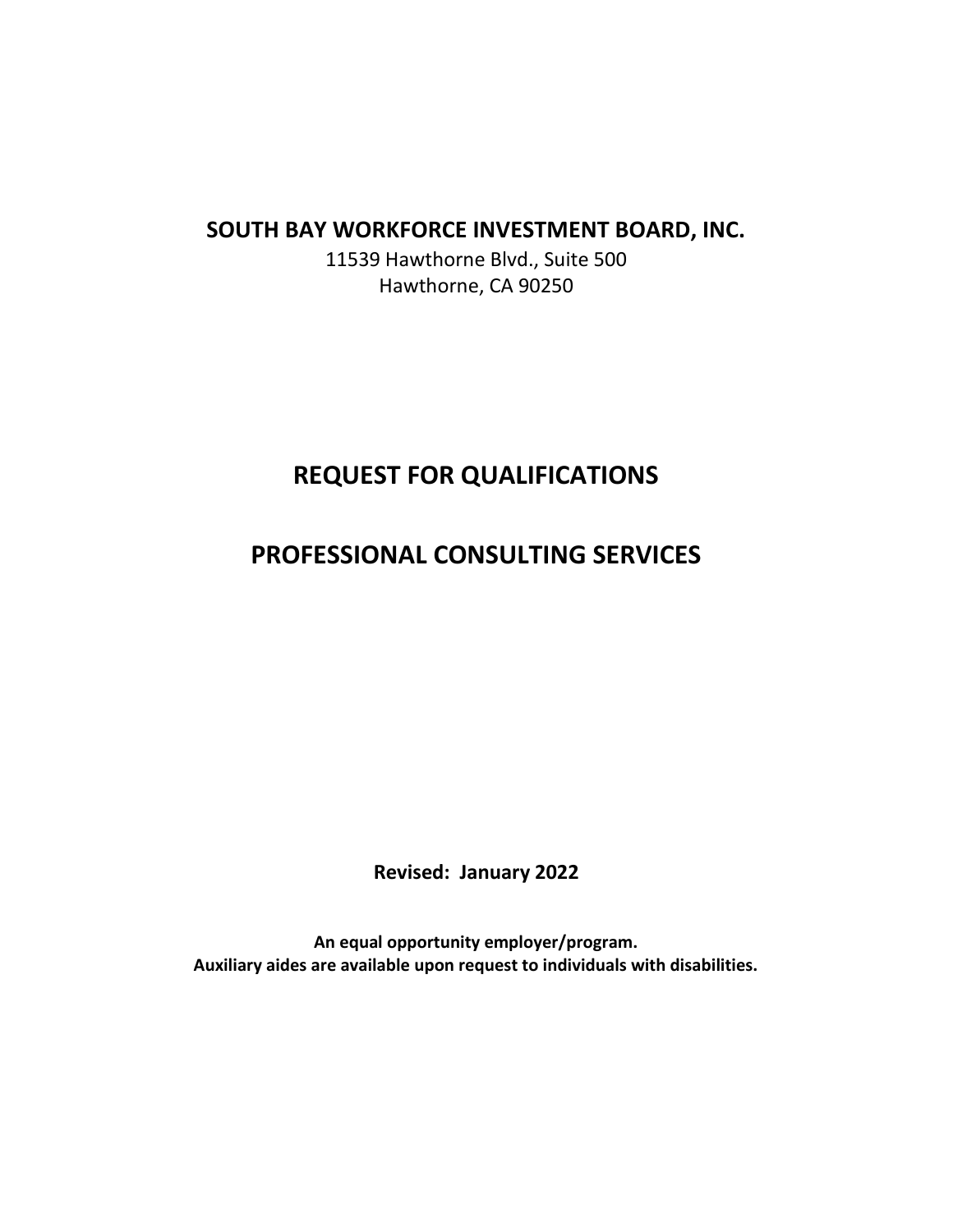## **SECTION 1: BACKGROUND AND ELIGIBILITY**

# **PURPOSE**

The South Bay Workforce Investment Board, Inc. (SBWIB, Inc.) is seeking to pre-qualify experienced, competent entities to provide a broad array of technical consulting services in support of its mission.

# **SOLICITATION**

SBWIB, Inc. hereby solicits proposals to pre-qualify consultants to supply consulting services on an asneeded basis. Approved respondents to this Request for Qualifications (RFQ) will be placed on a list of eligible consultants, also known as a *slate of providers*, for future use. Inclusion on the slate of providers does not guarantee that a consultant will be contracted to provide services. All contracts will adhere to the local, state, and federal rules and regulations, unless otherwise noted based on funding guidelines, including the federal Workforce Innovation and Opportunity Act (WIOA). A copy of the WIOA regulations is available for review at the US Department of Labor Employment and Training and Administration website at [http://www.doleta.gov/WIOA.](http://www.doleta.gov/WIOA)

# **ELIGIBILITY**

Entities, organizations or individuals possessing the appropriate capacity and demonstrated ability to provide the services outlined in this RFQ are eligible to apply. Responses will be deemed eligible for prequalification based on their completeness and responsiveness to this RFQ. SBWIB, Inc. encourages submission from small businesses, minority-owned firms, and women's business enterprises.

Please note: SBWIB, Inc., which operates on behalf of the SBWIB, is prohibited from awarding funds to any entity that is debarred or suspended, or otherwise excluded from or ineligible for participation in Federal assistance program in accordance with DOL regulations at 29 CFR Part 98.

### **BACKGROUND**

The South Bay Workforce Investment Board (SBWIB) is a California Workforce Development Board comprised of 51 members representing business, labor, education, economic development, and other local workforce system stakeholders. SBWIB provides oversight of the federal Workforce Innovation and Opportunity Act (WIOA) programs and services of the South Bay Workforce Development Area (SBWDA) and develops polices to ensure compliance and effective operations.

The South Bay Workforce Investment Board, Inc. (SBWIB, Inc.) was established in 2000, is a 501(c) 3, non-profit corporation that operates as the designated administrator for the South Bay Workforce Investment Board.

SBWIB, Inc. administers employment and training programs and serves the 11 cities of the South Bay Workforce Investment Area, which include the cities of Inglewood, Hawthorne, Lawndale, El Segundo, Carson, Gardena, Redondo Beach, Hermosa Beach, Manhattan Beach, Torrance and Lomita.

The mission of the SBWIB, Inc. is to collaborate with business, economic development, education, government, labor and community organizations to provide a dynamic, efficient and effective workforce development system that ensures a skilled workforce and a healthy economy in the South Bay region of Los Angeles County.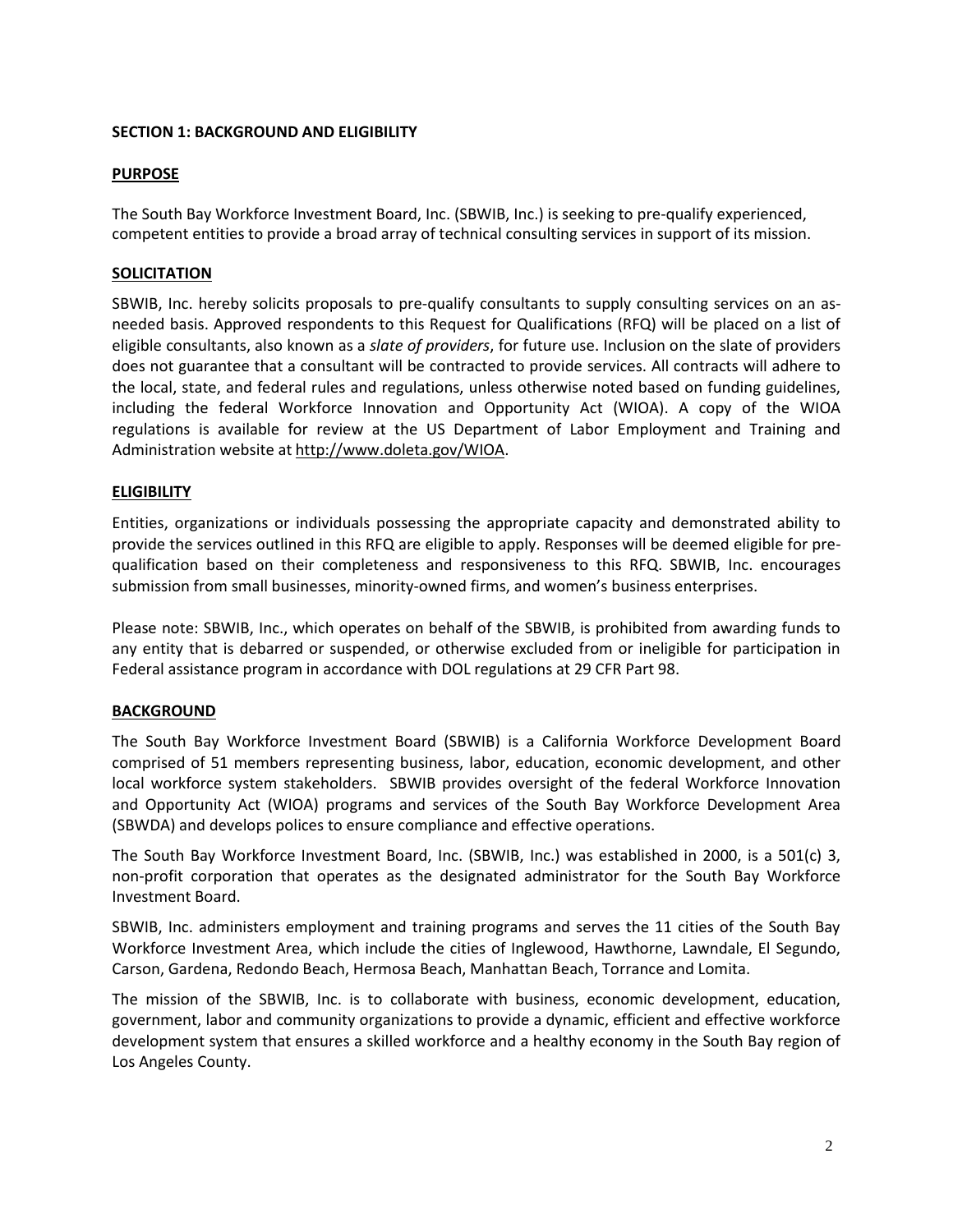# **SECTION 2: SERVICES SOLICITED**

SBWIB, Inc. has specific interests in the following services under this RFQ. Respondent may address one or more of the following service categories.

# **A. Strategic Planning for Workforce Development**

Assist the SBWIB, Inc. with its strategic planning and development process to its current Strategic Plan under WIOA; as well as necessary revisions and or modifications; development of strategies for a new Strategic Plan that will be linked to the Regional Plan under WIOA. Such guidance and efforts will comply with the requirements put forth by the State Employment Development Department. This process includes working with a variety of staff and stakeholders and will include, but is not limited to, the following:

- Work with management staff to develop a WIOA Four-year Strategic Plan including goals, objectives and strategies for WIOA implementation in the key areas of WIB Administration; One-Stop Delivery System; Youth Services; Business Services; Sector Strategies, Career Pathways and Rapid Response; up-dates and modifications to the plan as deemed necessary;
- Ensure the WIOA Four-year Strategic Plan is aligned with the State and Regional Plan;
- Provide training and orientation to key staff in the content and requirements of WIOA;
- For each strategic area of the plan, develop an action plan, which lays out an approach to meeting requirements in that area;
- Write implementation strategies, plans, reports, applications and materials, as needed for implementation of the Four-year Plan;
- Plan mechanisms to track agency and staff progress in achieving plan goals and objectives;
- Development of required plans and systems designed to meet High-Performing Workforce Development Board status and evaluation criteria under AB 698 and other corresponding State requirements;
- Meet regularly with management staff to review and support progress achievements; and
- Other duties as requested by the SBWIB, Inc. Chief Executive Officer or his designee.

# **B. Strategic Planning for Sector Initiatives**

Provide consultative services for the development and ongoing operation of one or more of the industry sector initiatives of the South Bay Workforce Development Area, which include:

| Construction, Utilities & Public<br>Infrastructure | Manufacturing, Transportation &<br>Logistics                     |
|----------------------------------------------------|------------------------------------------------------------------|
| Healthcare                                         | Information & Communication<br>Technologies (ICT)/ Digital Media |

Services will include, but are not limited to, the following:

• Organize stakeholders connected with a specific local or regional industry, including multiple firms, labor groups, education and training providers, and workforce and education systems to develop workforce development strategies within the industry;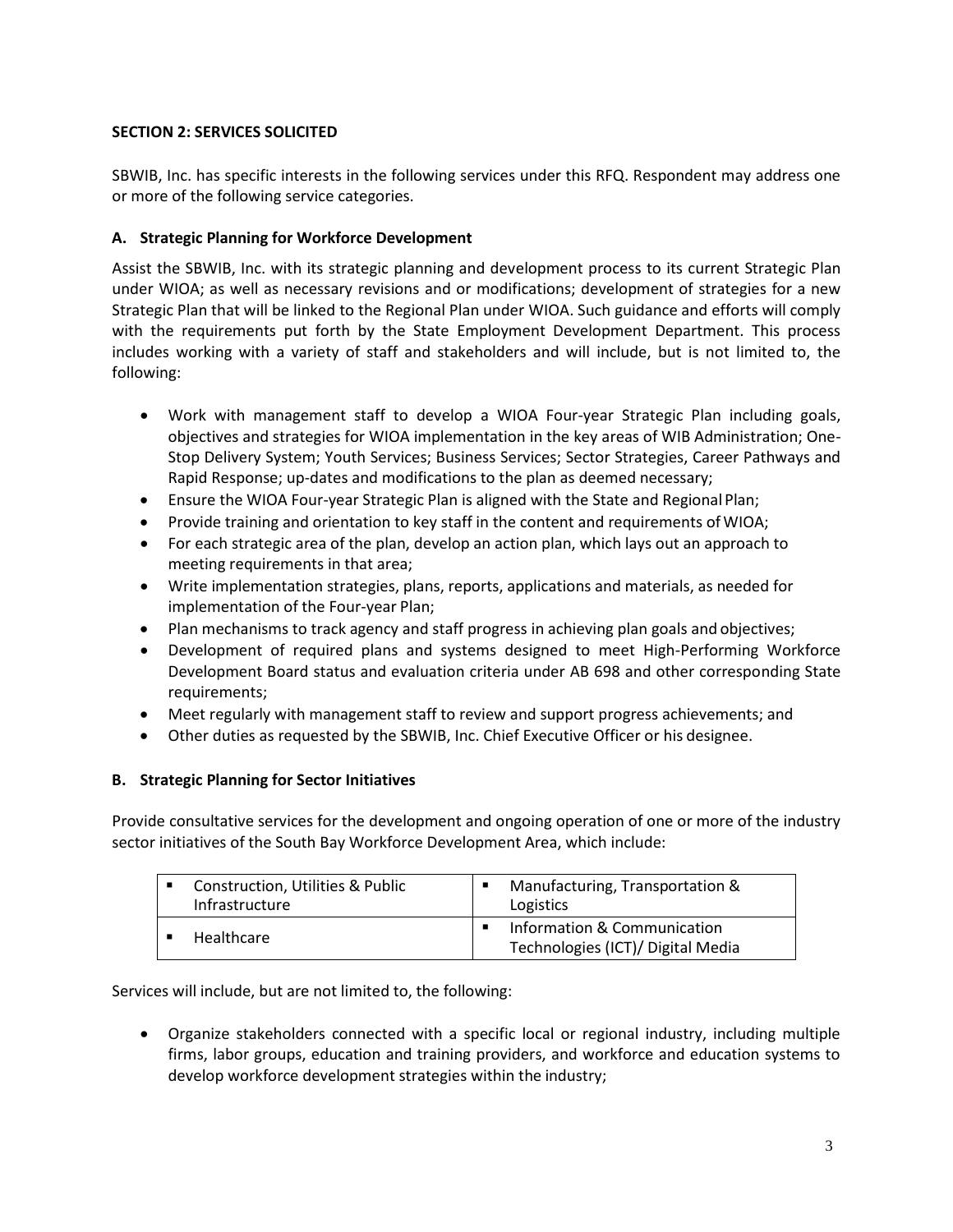- Work in collaboration with stakeholders to design and develop local and regional training programs (e.g. career and technical education, apprenticeships, on-the-job training, internships, and other work-based learning) and workforce solutions to address both short- and long-term workforce needs of the sectors, including analyzing current labor markets and identifying barriers to employment within the industry; developing cross-firm skill standards, and curricula; and developing occupational career ladders to ensure workers of all skill levels can advance within the industry;
- Write reports, program materials and other documents to inform and engage stakeholders around the sector initiatives; and
- Assist in the development of grant applications to support sector initiatives including facilitation, research, writing, and data collection.

# **C. Economic Research and Analysis**

Provide economic research and analysis services to the SBWIB, Inc. that provide workforce information and data on selected sectors and initiatives tied to the South Bay region; including the Los Angeles County basin where feasible. Studies will inform the SBWIB, Inc. on decisions addressing labor market changes in its region, high growth and demand occupations in new and emerging industries, impacts to the region through industry assessments; and needed supports to increase competitiveness and economic vitality. Services will include, but are not limited to the following:

- Conduct local area economic and labor market research and business assessments for the South Bay region that includes identifying high growth, high demand industries; emerging industries and occupations and other barriers to employment within the industry;
- Organize stakeholders connected with a specific local or regional industry, including multiple firms, labor groups, education and training providers, and workforce and education systems to gather research information and develop needed strategies within the industry;
- Work with the SBWIB, Inc. to conduct assessments on selected businesses; conduct business engagement activities; convene meetings with employers; develop business attraction and retention strategies combined with layoff aversion and tax incentives;
- Work with the SBWIB, Inc. to identify workforce education and training to develop the South Bay's future workforce; new jobs targeting underrepresented segment groups; and
- Prepare reports, collateral information such as charts, PowerPoint presentations of the research findings; and other program documents to inform and engage stakeholders; and
- Other duties as requested by the SBWIB, Inc. Chief Executive Officer or his designee.

### **D. Resource Development, Capacity Building and Technical Assistance**

Provide resource development services with expertise, knowledge and experience in federal, State and private foundation proposal writing. Specific expertise and knowledge of industry sectors, labor market information, segment populations and employment and training best practices and federal and State workforce initiatives required. Resource development including capacity building and technical assistance services include, but are not limited to the following:

• Ongoing research of potential funding sources, not limited to federal and state;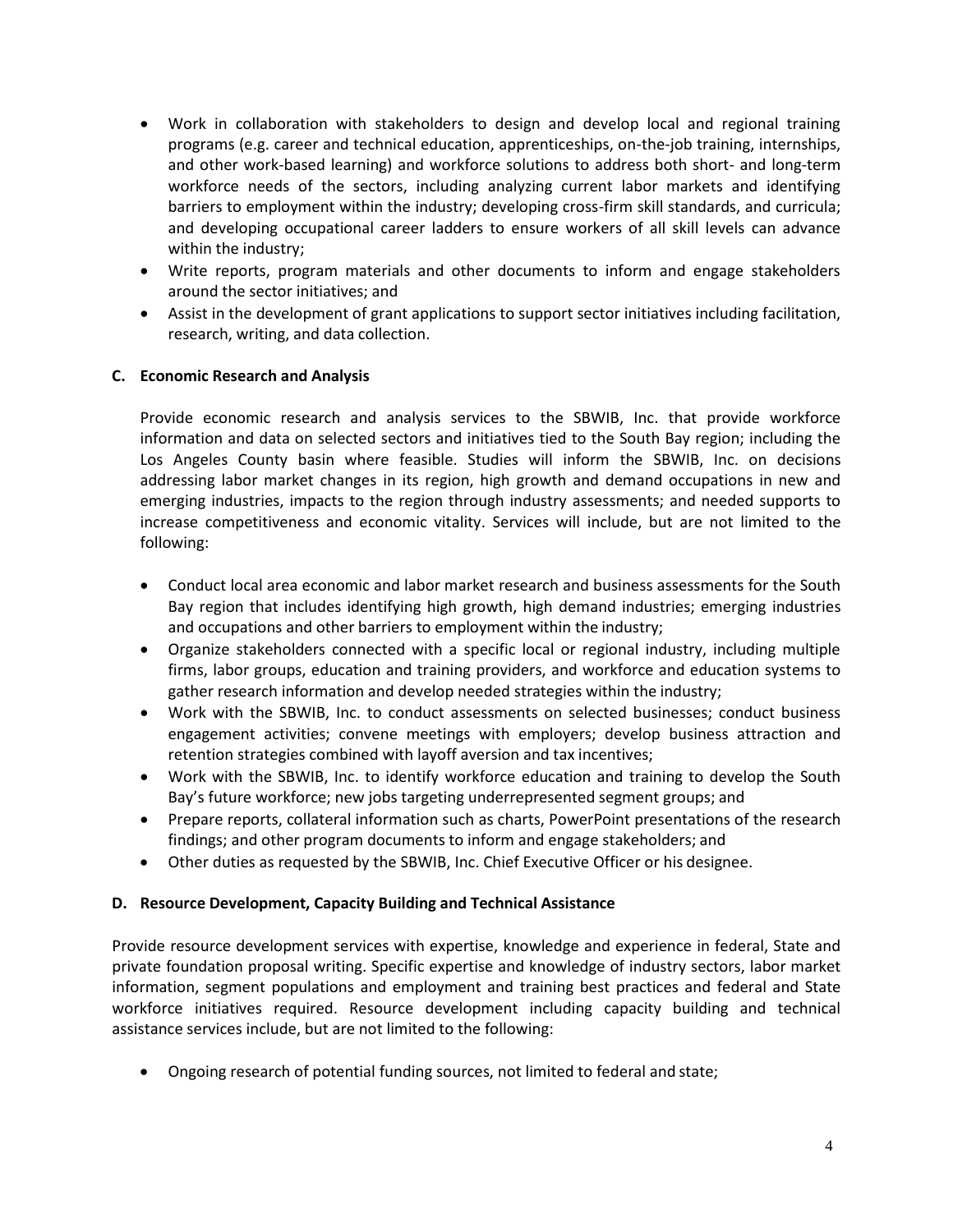- Prepare components of the grant applications authorized by the SBWIB, Inc. This includes letters of intent, grant narratives, letters of support and commitment, logic models, flow charts, summaries, budgets and any other component required by the grantor, for submission of an application;
- Facilitate and document program design meetings with staff, partners, communicate terms and conditions of grant opportunities, develop parameters of grant applications, assist in partner roles, monitor timelines, and review of proposal drafts;
- Provide all necessary materials needed with the completion of services;
- Provide technical assistance and capacity building training to SBWIB to develop and implement new initiatives, programs and strategies targeting segment populations (e.g., reentry, public assistance, veterans, homeless, at-risk youth);
- Provide relationship management, coordination and technical assistance support to SBWIB, and contractor/partner organizations;
- Participate in programmatic reviews and evaluation to increase program quality, performance and sustainability; and
- Provide other duties as requested by the SBWIB, Inc., Chief Executive Officer or his designee.

# **E. Curriculum Development for Occupational and Workforce Training**

Provide curriculum development services with expertise, knowledge, and experience in developing and implementing such curriculum with employers, educational institutions, and workforce development partner agencies. Specific expertise and knowledge of training, work readiness (e.g., job readiness or "soft skills"), and workforce preparation curriculum development, best practices in workforce development, engaging with stakeholders to identify baseline competencies, applicable guidelines and laws regarding curriculum development and implementation, and partnering with schools to implement the curriculum and training. Specific knowledge and experience in curriculum develop in the priority industry sectors of the SBWDB, which include 1) Healthcare, 2) Construction, Utilities & Public Infrastructure, 3) Manufacturing, Transportation & Logistics, and 4) Information & Communication Technologies (ICT)/Digital Media.

Curriculum Development Services will include, but are not limited to, the following:

- Design, implement and evaluate competency-based curriculum that integrates contextual classroom instruction with hands-on, skills training (e.g., internships, pre-apprenticeship, and apprenticeship);
- Align curriculum with baseline competencies, industry-skill standards, work processes and requisite certifications;
- Work in coordination with industry experts to develop proven methods for developing individualized training plans, provide customized training, monitoring trainee progress and assessing trainee skill and knowledge attainment;
- Develop a strategy and work plan to identify baseline competencies, curriculum development timeline, requests for feedback, curriculum implementation, evaluation of the curriculum's effectiveness, and process to update and adapt curriculum;
- Develop a tool to monitor and evaluates the curriculum's effectiveness and provides a process for updating and adapting the curriculum pending feedback from stakeholders, employers, educators, and students;
- Scale curriculum as needed;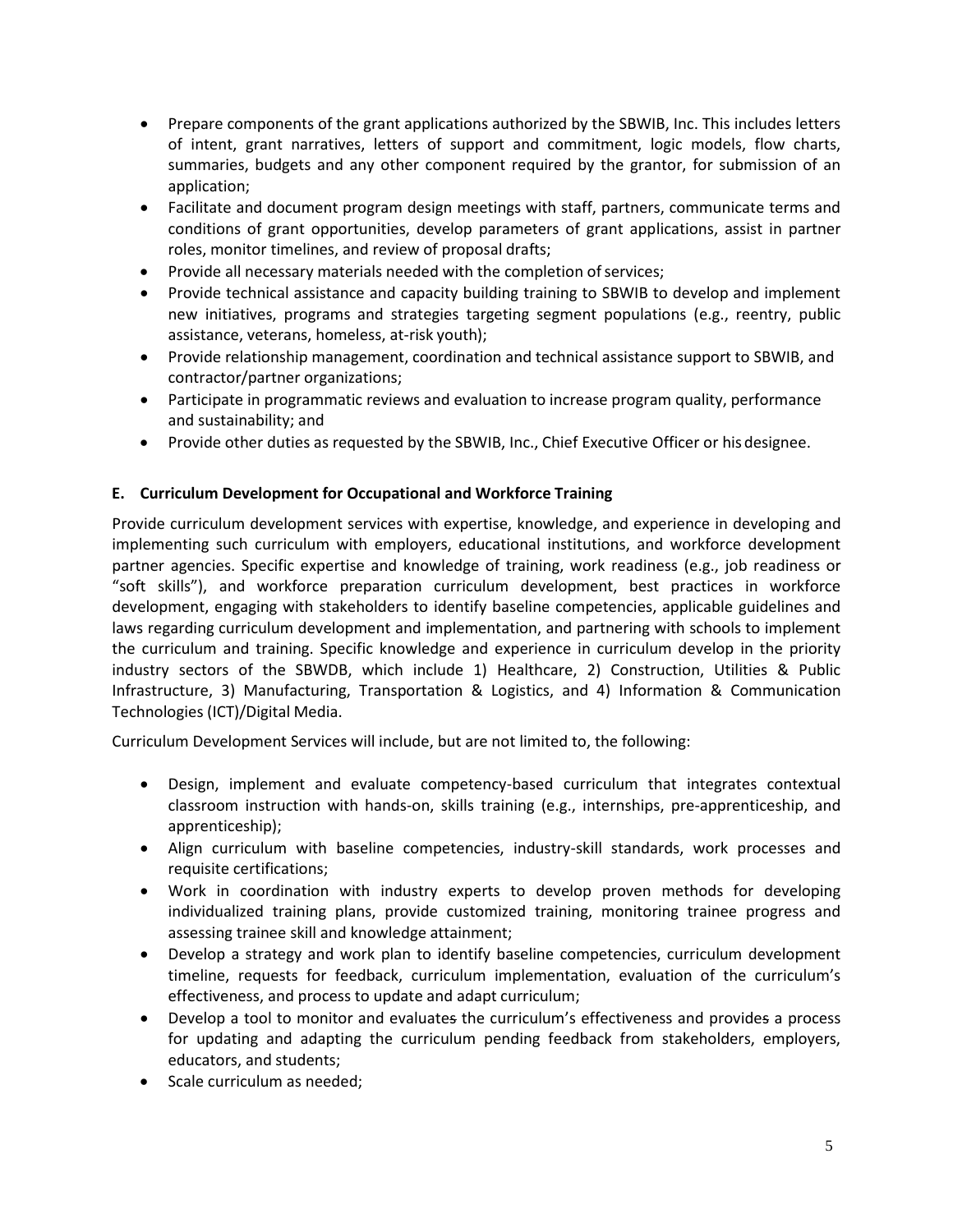- Identify and recommend additional activities that will sustain the value and use of the curriculum;
- Work in collaboration with stakeholders and SBWIB, Inc.'s staff;
- Provide all necessary materials needed with the completion of services; and
- Provide other duties as requested by the SBWIB, Inc. Chief Executive Officer or hisdesignee.

### **SECTION 3: PERIOD OF SOLICITATION**

This RFQ is issued on an on-going, as needed basis based upon need and available funding. Interested parties desiring to be placed on the Slate of Providers may apply at any time.

#### **SECTION 4: SUBMISSION REQUIREMENTS**

The SBWIB is requesting that only Respondents with the expertise, experience and knowledge apply. **Qualified respondents may respond to one or all services listed in Section 2: Services Solicited.**

Respondents must submit an original and three copies of their response to this RFQ. Responses may be mailed, hand-delivered, or e-mailed to:

> Justina Munoz, Procurement Manger South Bay Workforce Investment Board, Inc. 11539 Hawthorne Blvd., Suite 500 Hawthorne, CA 90250 [jmunoz@sbwib.org](mailto:jmunoz@sbwib.org)

Questions pertaining to this RFQ should be in email form and directed to[: jmunoz@sbwib.org](mailto:jmunoz@sbwib.org)

### **SECTION 5: PROPOSAL FORMAT**

All proposals must indicate services the Respondent is prepared to offer and should clearly demonstrate and Respondent's interest and ability to provide such service. The proposal should utilize a 12 point professional font, one-inch margins, page-numbers, table of contents, and the following components.

- Part I: Cover letter providing a description of Respondent's qualifications and proven track record to provide SBWIB, Inc. with the services outlined in Section 2: Service Solicited. The description should be relevant to the identified service under Section 2 to which the Respondent is applying. Include the name, address, telephone and email of the individual submitting the proposal and type of organization. (Not to exceed 2 pages)
- Part II: Narrative describing the Respondent's demonstrated expertise and success to provide the Scope of Services the Respondent wishes to provide. Reference Section 2: Service Solicited and describe your professional experience and capacity as outlined in Section 2. The description should be relevant to the identified service under Section 2 to which the Respondent is applying. In addition, for Section B, C, or D - please specify any of the industry sector initiative(s) of South Bay Workforce Development Area in which you have demonstrated expertise and success. The South Bay Workforce Development Areas include 1) Healthcare, 2) Construction, Utilities & Public Infrastructure, 3) Manufacturing, Transportation & Logistics, and 4) Information & Communication Technologies (ICT)/Digital Media. (Not to exceed 10 double space pages).
- Part III: Provide as an attachment the resumes for key relevant individuals and clearly identify how they will contribute to the provision services.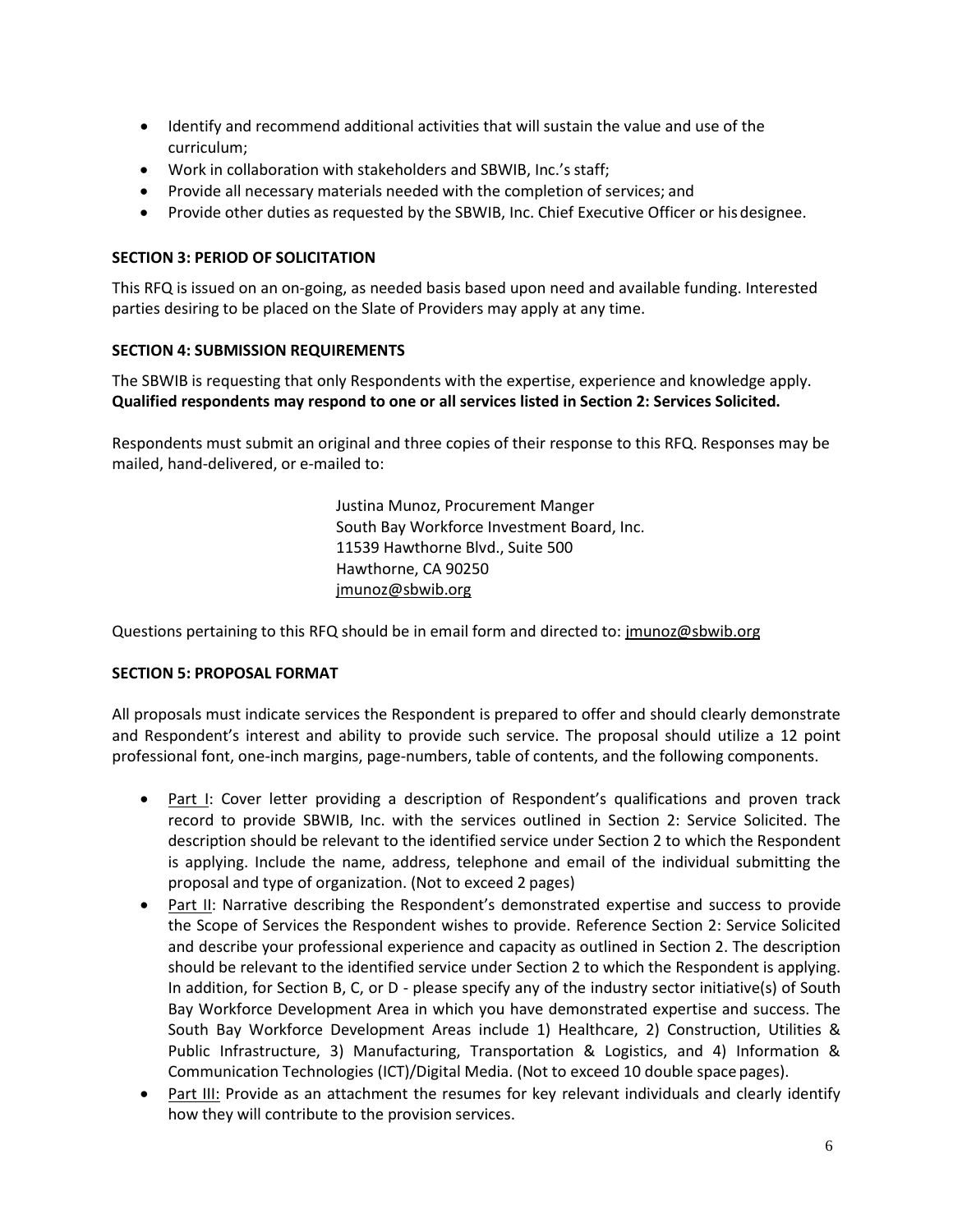- Part IV: Provide three professional references including phone numbers and email address.
- Part V: Provide as an attachment the Fee Schedule including cost per hour and per/day or per/project. All fees, charges, billing rates, overhead costs must be explained. Respondents will be evaluated on their ability to offer high quality services while keeping costs reasonable for the services provided. Note: DOL Consultant Fee Limitation's may apply.
- Part VI: Provide as an attachment your Sample(s) of Work specific to the related area(s) you are applying. (Please limit to 2 examples per area or provide a link to website or social media profile.)

*\* In the event it becomes necessary to revise any part of the RFQ, such information will be posted on the SBWIB website at [www.sbwib.org.](http://www.sbwib.org/) Respondents are encouraged to monitor the SBWIB website for updates to services solicited and other revisions as necessary.*

# **SECTION 6: EVALUATION CRITERIA**

# **Process**

All proposals will be evaluated by a RFQ Evaluation Team. The Evaluation Team will review and score each proposal based upon evaluation criteria published in this RFQ. SBWIB, Inc. may, at its discretion, request additional information and or presentations by or meetings with any Respondents to clarify or negotiate modifications to the proposals.

# **Proposal Criteria**

Selection of any or all of the services contained in the Section 2: Services Solicited will be made from the list of prequalified Respondents resulting from this RFQ. The following criteria will be used to pre-qualify one or more Consultant(s):

- Qualifications and experience
- Ability to provide needed services
- Demonstrated knowledge, expertise, and success in proposed area
- Cost effectiveness
- Other factors deemed to be in the best interest of the SBWIB, Inc. as determined by the Chief Executive Officer

Proposal responses will be evaluated to determine a pass or fail rating. A recommendation will be made to the SBWIB, Inc., Chief Executive Officer to place Respondent(s) that achieve a pass rating, on a Slate of Providers for 36 months to be contracted on an as needed basis.

The arrangement of criteria is not meant to imply order of importance in the evaluation process. Any award is subject to funding availability. SBWIB, Inc. reserves the right to recommend multiple proposals for funding approval. In the event that the selected Respondent recommended fails to provide services as outlined in the contract or their proposal, SBWIB, Inc. may select an alternate Respondent from the Slate of Providers.

# **SECTION 7: TERMS AND CONDITIONS**

# **Respondent's Obligation to Perform**

If the work performed by the Respondent is not in accordance with the standards as specified in the contract award, then the Respondent shall be obligated to whatever is required to meet the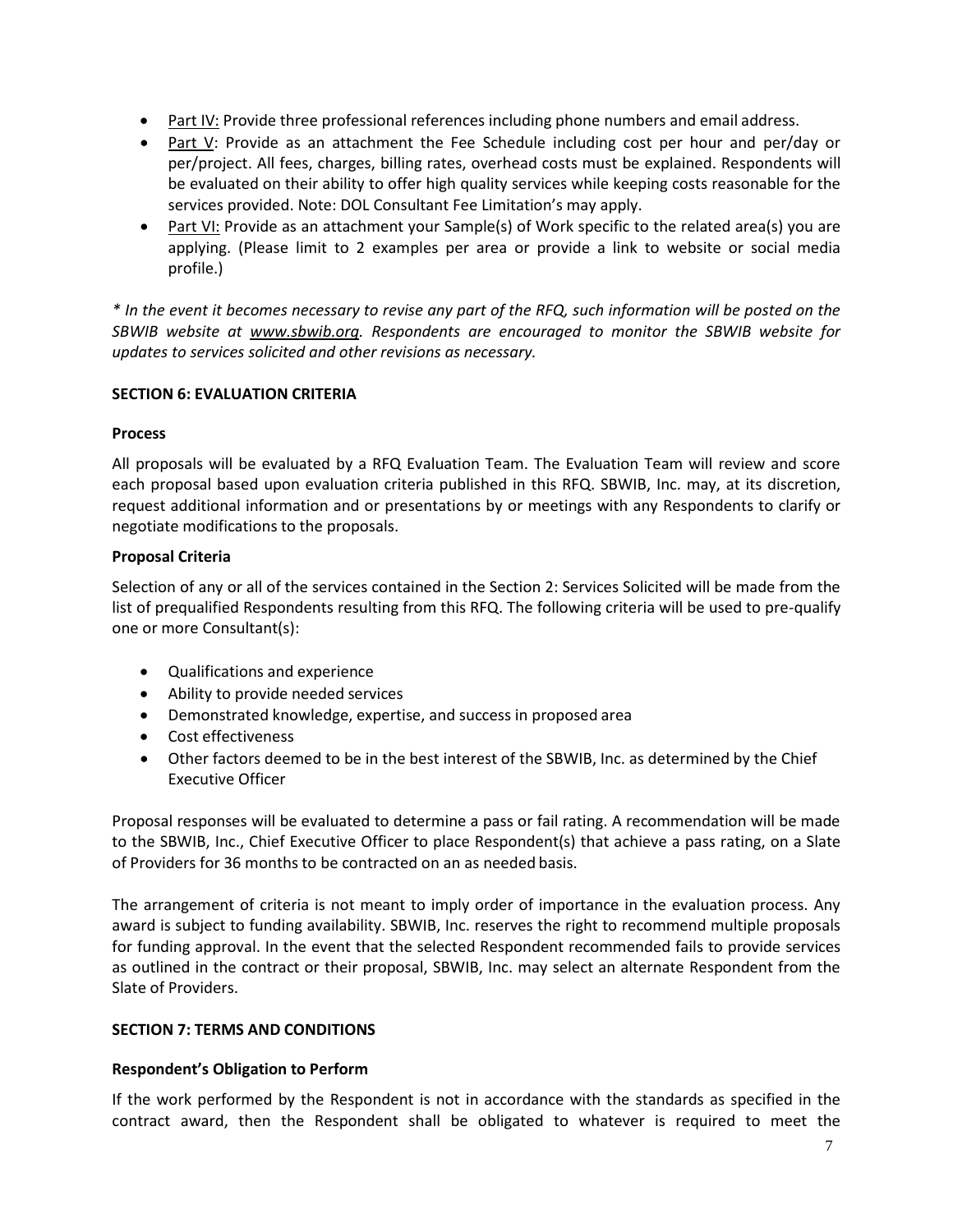requirements as specified, at no additional cost to SBWIB, Inc.

#### **Insurance Requirements**

Prior to commencing services, Contractor shall purchase and submit evidence meeting the following insurance requirements:

- **- Automobile Liability** At minimum, Contractor is required to have automobile insurance at the levels required to meet the standard State of California automobile insurance requirements.
- **- Professional Liability** containing errors and omissions coverage in amounts not less than \$250,000 (Two-hundred and fifty thousand).
- **- Worker's Compensation and Employees Liability** (if applicable) in accordance with California State Compensation laws.
- **- Commercial General Liability** with a combined single limit for bodily injury and property damage of not less than \$500,000 (Five-hundred thousands) per occurrence to protect SBWIB, Inc. against claims for bodily injury or death and damage, loss, o theft of equipment and property of other. This shall cover the use of equipment and vehicles not covered by Automobile Liability. This shall include premises and/or operations; independent proposers; products and completed operations and contractual liability.

**Endorsements shall include the City of Inglewood/SBWIB, Inc. its officers, volunteers and employees;**  each are to be named as additional insured under both the Contractor's Professional Liability, General Liability and Automobile Liability policies. Said insurance will be required to be maintained in full force and effect during the term of the contract.

### **Assignment of Contract**

The Respondent acknowledges that if selected by SBWIB, Inc. to perform the services required hereunder, it will be based, in part, upon the Respondent's special skills and expertise. The Respondent shall not assign, subcontract or otherwise transfer this agreement in whole or in part without the prior written consent of SBWIB, Inc., which SBWIB, Inc. may, in its sole discretion, approve or deny without reason. Any attempted assignment or transfer of its obligations without such consent shall be null and void. No such approval by SBWIB, Inc. of any subcontract shall be deemed in any way to provide for the incurrence of any obligation of the State in addition to the total fixed price agreed upon in this agreement. Subcontracts shall be subject to the terms and conditions of this agreement and to any conditions of approval that SBWIB, Inc. may deem necessary. Subject to the foregoing, this agreement shall be binding upon the respective successors and assigns of the parties.

### **Certification Regarding Debarment and Suspension**

Respondents funded under the RFQ certify that they have not been subject to debarment and suspension under any federal, State, or local grant program and will immediately inform SBWIB, Inc. of any future debarment or suspension.

### **EEO Certification**

Successful Respondents will be required to certify and agree that all person employed by the respondents, its affiliates, subsidiaries, or holding companies are and will be treated equally by the firm without regards to or because of race, color, religion, sex (including pregnancy, childbirth, and related medical conditions, transgender status, and gender identity), national origin (including LEP), age,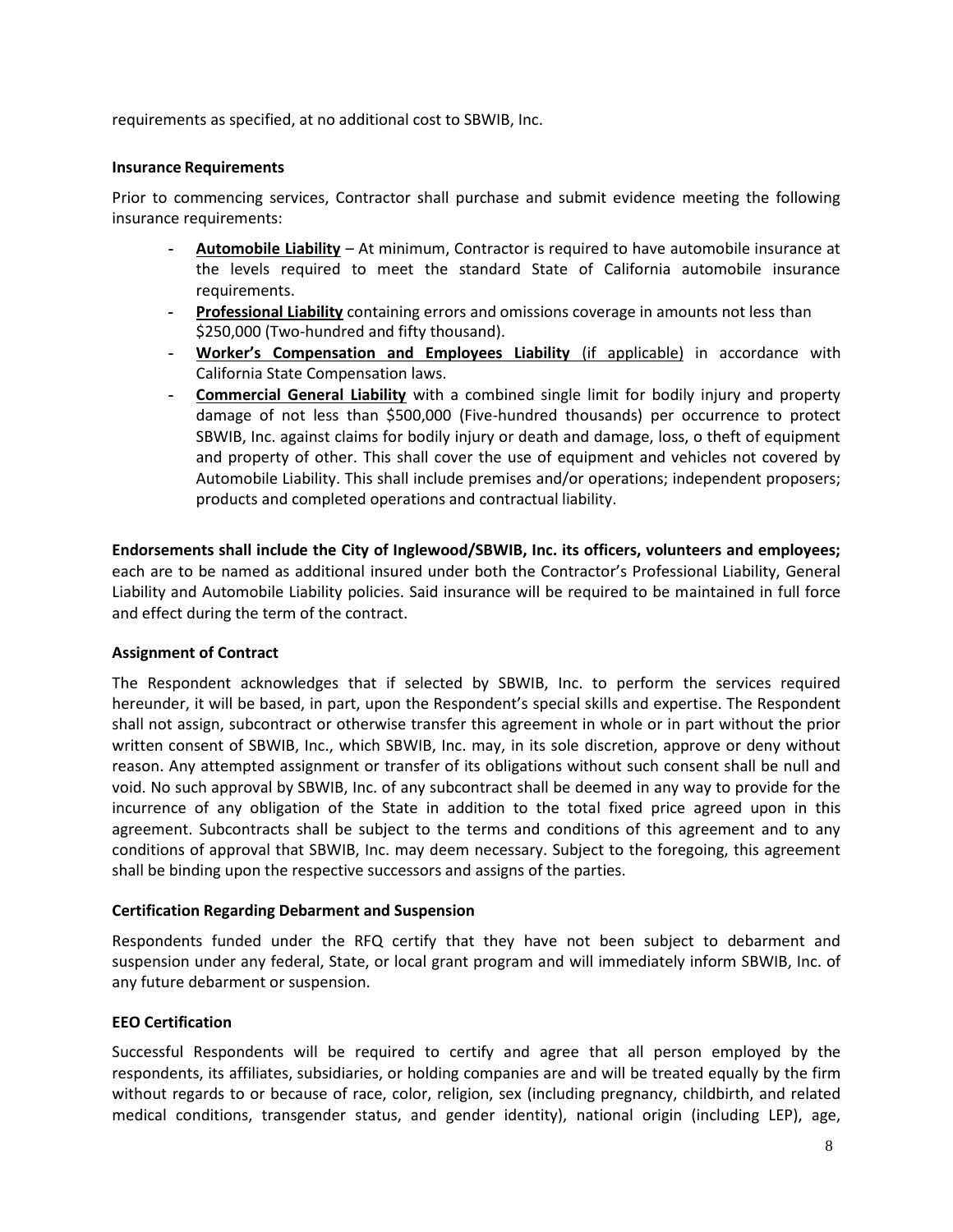disability, political affiliation or belief in compliance with federal, State and local anti-discrimination and equal opportunity laws.

# **Drug Free Workplace Compliance Certification**

The Respondent funded under the RFQ hereby warrant and certify that they shall with the California Drug-Free Workplace Act of 1990 (Cal. Gov. Code§8350 et seq.)

# **Appeal Process**

SBWIB, Inc. must receive written notice of the Respondent's intent to appeal the decision within five (5) working days of receipt of notice of award status. Proposer will have a total of 15 days in which to submit a written appeal of SBWIB, Inc.'s decisions. All grievances arising out of Workforce Innovation and Opportunity Act or this RFQ must be filed according to SBWIB, Inc.'s established grievance procedures.

# **Conflict of Interest**

By submitting a proposal, the Respondent certifies to his/her knowledge and belief that there is no conflict of interest (real or apparent) inherent in the proposal or in delivering the proposed plan of work. A conflict of interest would arise if any individual involved in the preparation of this RFQ, proposal review and rating, or award decisions has a financial or other interest in or represents the Respondent organization and would be likely to gain financially or personally from the award of a contract. The same would hold true for any member of the individual's family, partner, or an organization employing or about to employ any of the above as direct result of the successful award of a contract under the RFQ. The SBWIB, Inc. reserves the right to disqualify a proposal should a conflict of interest be discovered during the solicitation process.

### **Acceptance of Terms and Conditions**

Each Respondent, by submission of a proposal, acknowledges acceptance of terms and conditions, certifies that all specification listed in the RFQ will be met, and further understands that these specifications may become part of a contract for provision of services if awarded.

### **Truth and Accuracy of Representation**

False, incomplete, or unresponsive statement in connection with a proposal may be cause for its rejection. The evaluation and determination of the fulfillment of the requirement will be in the SBWIB, Inc.'s sole judgement and its judgement shall be final and conclusive.

### **Change to RFQ**

A Respondent submitting a proposal will not change the wording of the RFP and no words or comments will be added to the general conditions and detailed specifications. Proposals submitted with unauthorized changes to the RFQ, may be deemed irregular and rejected.

### **Gratuities**

The offering of gifts, excluding token gifts of a promotional/advertising nature, or gratuities by Respondent or any other agent or representative of respondent is strictly prohibited. In the event of violation by respondent of this restriction, SBWIB, Inc. shall be entitled to pursue the same remedies including, but not limited to, termination, against respondent as it could pursue in the event of respondent's default.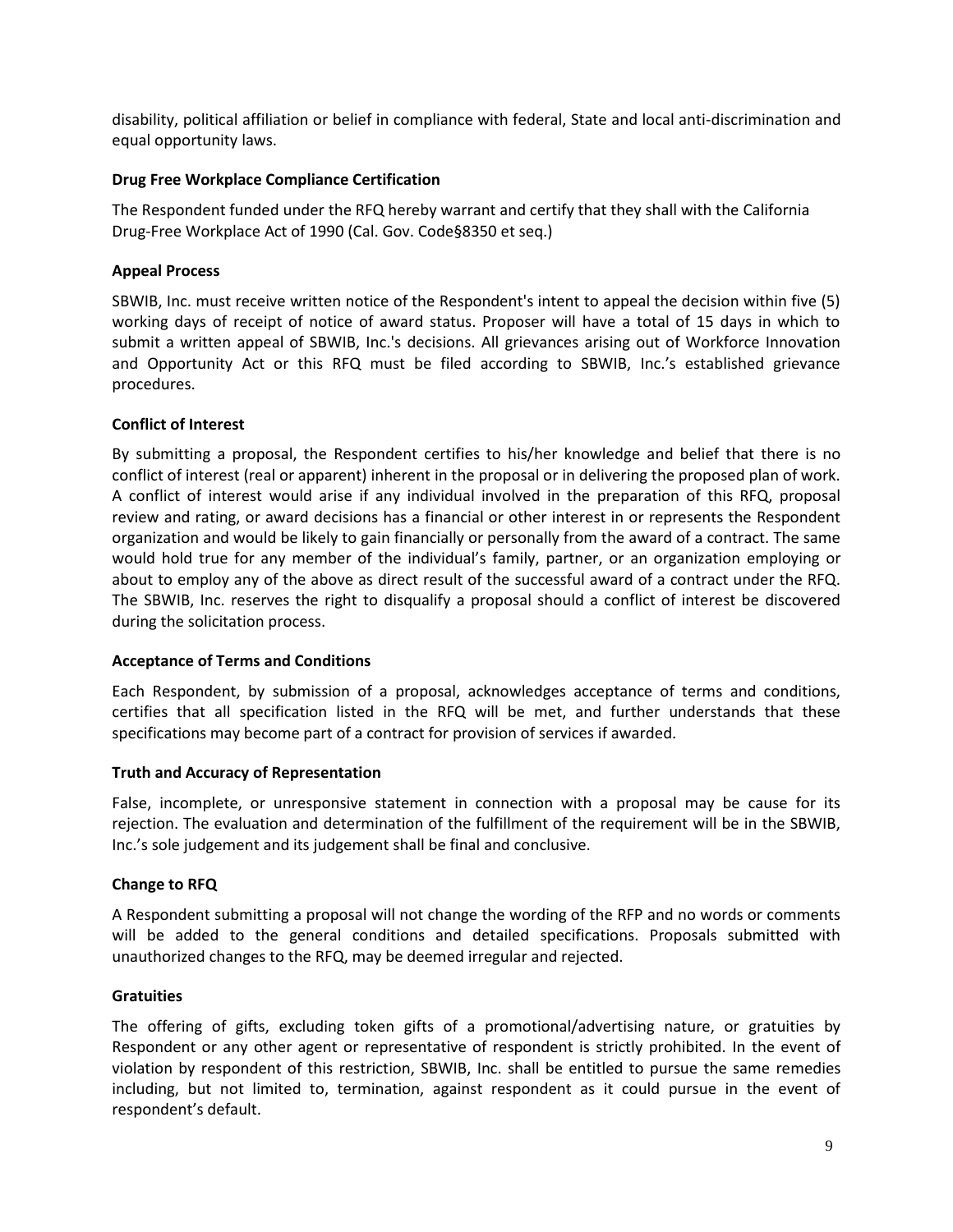## **Best Offer**

The proposal shall include the Respondents best terms and conditions.

# **Accuracy and Completeness**

The proposal must set forth accurate and complete information as required in this RFQ. Proposals will be received and maintained consistent with the requirements of the Workforce Innovation and Opportunity Act (WIOA) and the California Public Records Act. In general, proposals will be exempt from disclosure until the evaluation and selection process has been fully vetted. If the Respondent includes privacy or proprietary information in its proposal, which it does not desire to have publicly disclosed, this restriction must be clearly noted. Such notice to the SBWIB, Inc. shall use reasonable administrative procedures and care to protect the release of restricted proposal information. However, the SBWIB, Inc. shall not be liable for the disclosure of any information submitted in the proposal even though the Respondents requested a restriction on its release.

### **Rights of the SBWIB, Inc.**

The SBWIB, Inc. reserves the right to waive informality in any proposal, to accept or reject any or all other proposals, to reject one part of a proposal and accept another, to re-advertise and, or seek other proposals, to make awards to the most responsive proposal as the interest of the SBWIB, Inc. may require.

The SBWIB, Inc. reserves the right to provide or contract for any of these services independently.

The SBWIB, Inc. reserves the right to allocate services according to SBWIB, Inc.'s best interest and mission.

The SBWIB, Inc. may opt to contract for some, all or none of the services listed. The SBWIB, Inc. also reserves the right to select multiple vendors for any component or activity of work if it serves the SBWIB, Inc.'s best interest.

The SBWIB, Inc. reserves the right to establish additional consideration or criteria for funding, as deemed necessary. Such consideration may be addressed through final agreement negotiations.

The SBWIB, Inc. reserves the right to reject any proposal and waive any requirement when the action is considered to be in the SBWIB, Inc.'s best interest and negotiate change, revision, and/or modification of a proposal with any respondents.

The SBWIB, Inc. reserves the right to retain all proposals submitted in response to this RFQ. The proposals shall become the property of the SBWIB, Inc. The SBWIB, Inc. also reserves the right to use any or all ideas or adaption of ideas presented in any proposal submitted in response to a Request for Qualification, without charge or limitation. The selection or rejection of a proposal does not affect these rights.

### **Request for Additional Information**

The SBWIB, Inc. may require additional information from a Respondent for the determination of its qualifications to provide services. This additional information may be requested any time during the review process.

# **Termination**

**The SBWIB, Inc. may terminate the agreement resulting from this proposal at its own discretion or when conditions encountered during the work make it impossible or impracticable to proceed, or when the SBWIB, Inc. is prevented from proceeding with the agreement by law or by official action of**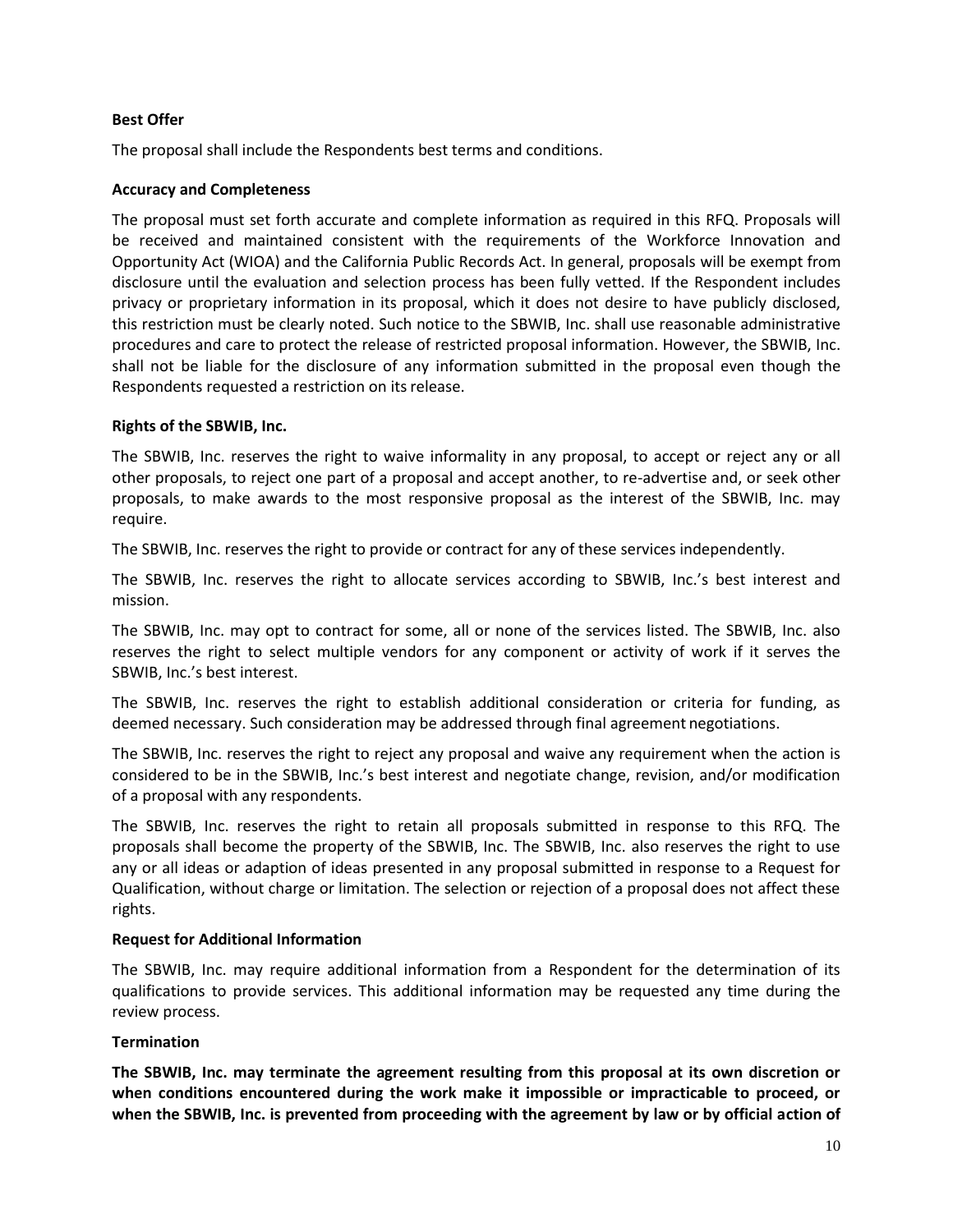**a public authority. Additionally, if federal, State, or local project funds are suspended the agreement will likewise be suspended/terminated.**

# **Cost Incurred by Respondents**

All costs associated with proposal preparation will be borne by the Respondent. The SBWIB, Inc. will not, in any event, by liable for any pre-contractual expenses incurred by Respondents in the preparation and/or submission of the proposals. Proposals will not include any such expenses as a part of the proposed.

# **Minority Business Participation**

SBWIB, Inc., as a recipient of State and Federal funds, subscribes to the practices below and will fully comply with Federal, State, and Local laws and directives governing non-discrimination, equal opportunity, and affirmative action in all activities.

- No person shall be discriminated against whatsoever on the grounds of race, religion, color, age, sex, physical handicap, political affiliation or national origin.
- No person shall because of race, religion, color, age, sex, physical handicap, political affiliation or national origin, be excluded from participation in, be denied the benefits of, or be subjected to discrimination under any program or activity funded entirely or in part by the City, the State, or the Federal Government.
- Affirmative Action shall be taken by all levels of governments, where necessary, to support the underlying objectives of said anti-discrimination policies

To further support policies relative to affirmative action, equal opportunity, and nondiscrimination, SBWIB, Inc. encourages small and minority businesses and women's business enterprises to submit a proposal. Respondents are encouraged to indicate in their RFQ response if they are a certified minority business as certified through the State of California. A listing of certified minority businesses, as well as the services and commodities they provide is available from the Department of General Services 916- 375-4940. The listing is published on the Internet at:<http://www.bidsync.com/DPXBisCASB>

### **Addenda to This Request for Qualifications**

At the discretion of SBWIB, Inc., if it becomes necessary to revise any part of this RFQ, an addendum will be posted on SBWIB, Inc.'s website. Any clarification will become an addendum to this RFQ. Respondents are responsible for checking the website frequently to remain informed about the procurement process and other information that may affect this RFQ.

### **Independent Contractor Status**

The Contractor shall, at all times, be regarded as an independent contractor and shall at no time act as an agent for SBWIB, Inc. Nothing contained herein shall be deemed or construed by SBWIB, Inc. the Contractor, or any third party as creating the relationship of principal and agent, master and servant, partners, joint ventures, employer and employee, or any similar such relationship between SBWIB, Inc. and the Contractor. Neither the method of computation of fees or other charges, nor any other provision contained herein, nor any acts of SBWIB, Inc. or the Contractor hereunder, create or shall be deemed to create a relationship other than the independent relationship of SBWIB, Inc. and the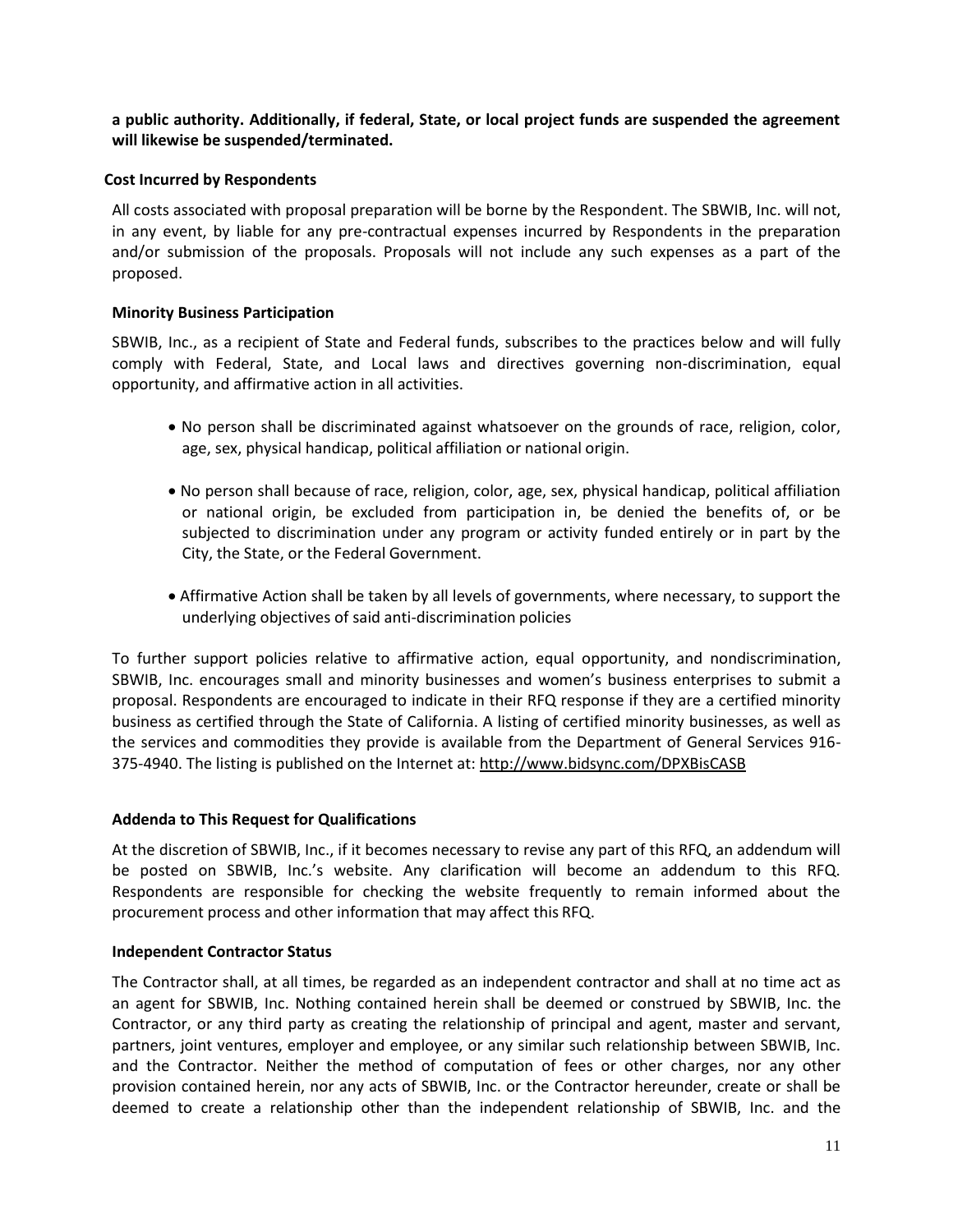Contractor. Contractor's personnel shall not be deemed in any way, directly or indirectly, expressly or by implication, to be employees of the SBWIB, Inc. Neither the Contractor nor its employees shall, under any circumstances, be considered servants, agents or employees of SBWIB, Inc.; SBWIB, Inc. shall be at no time legally responsible for any negligence or other wrongdoing by the Contractor, its servants, agents, or employees. SBWIB, Inc. shall not withhold from the contract payments to the Contractor any federal or State unemployment taxes, federal or State income taxes, Social Security tax, or any other amounts for benefits to the Contractor. Further, SBWIB, Inc. shall not provide to the Contractor any insurance coverage or other benefits, including Workers' Compensation, normally provided by the State for its employees.

# **Contracting**

Selected Respondents will enter into a professional services contract with the SBWIB, Inc. and will be subject to all SBWIB, Inc. requirements regarding insurance coverage and all other relevant federal, local, and state requirements.

### **Award of Contract**

SBWIB, Inc. reserves the right to award one, or more than one or no contract(s) in response to this RFQ. Any award is subject to funding availability.

The Contract, if awarded will be awarded to the Respondent(s) whose respond(s) is deemed most advantageous to SBWIB, Inc., as determined by the Chief Executive Officer.

The selected Respondent(s) will enter into a professional service contract with SBWIB, Inc. No work shall commence until the contract document(s) is signed by SBWIB, Inc. and Respondent(s) provides the necessary insurance as required in this RFQ and the Contract. In the event the parties cannot negotiate and execute a contract within thirty (30) calendar days, SBWIB, Inc. reserves the right to cancel the award of contract.

# **Rejection Rights**

All Respondents are notified that the execution of a contract pursuant to this RFQ is dependent upon approval of the SBWIB, Inc. Chief Executive Officer. SBWIB, Inc. reserves the right to reject all responses and re-solicit if deemed by SBWIB, Inc. to be in its best interest, and to abandon the project(s) and this RFQ at any time for any or no reason. Selection of a consultant(s) is also dependent on the negotiation of an acceptable contract with the successful Respondent(s).

### **Reservation of Rights**

This RFQ is a solicitation and not an offer to contract. SBWIB, Inc. reserves the right to issue clarifications and other directives concerning this RFQ, to make and issue modifications to the RFQ schedule; to require clarification or further information with respect to any response received, and to determine the final scope and terms of any contract, and whether to enter any contract. The provisions herein confer no rights, duties or entitlements to any respondent.

### **Costs of Response Preparation and Other Charges**

No reimbursement will be made by SBWIB, Inc. for any costs incurred prior to an executed contract.